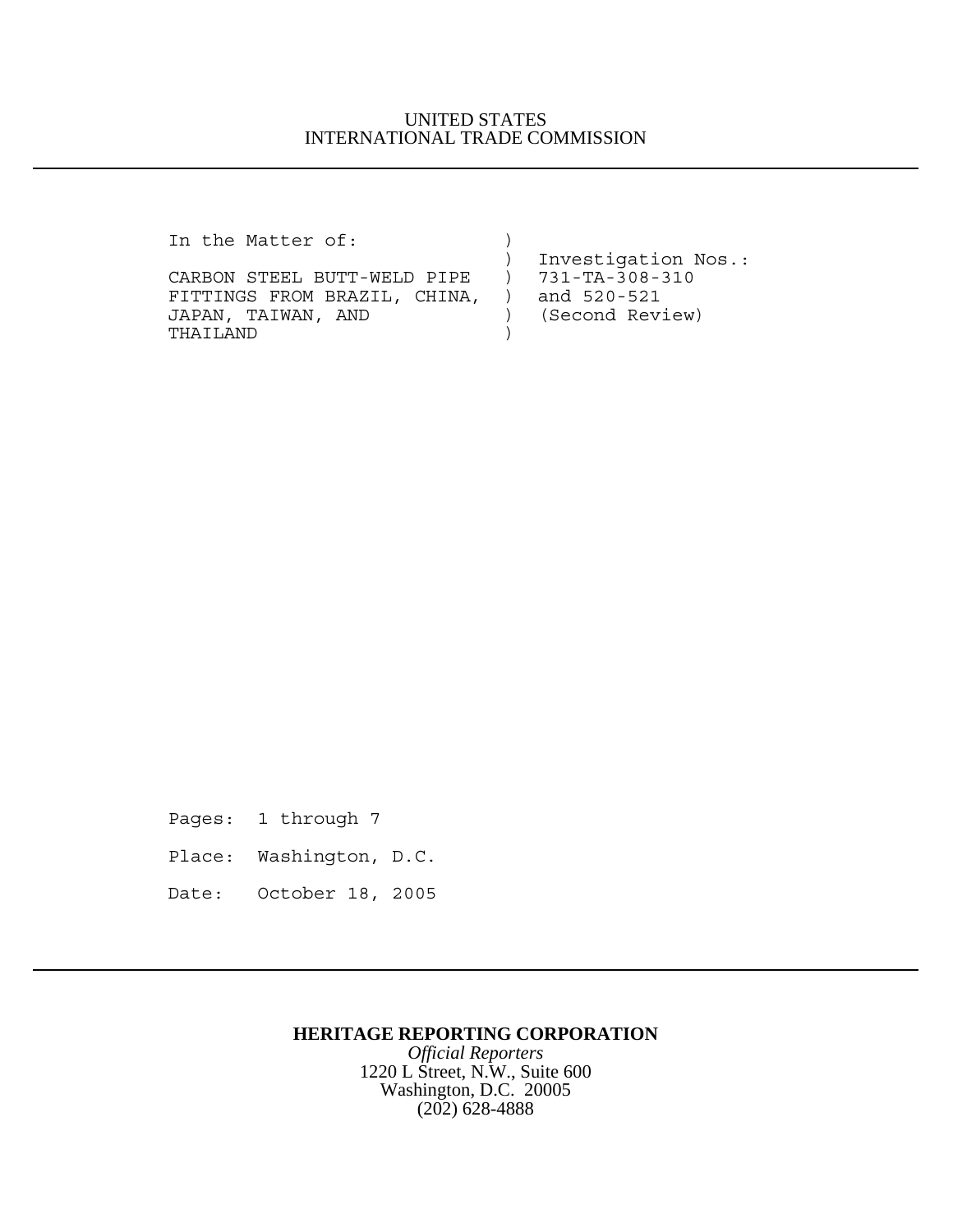THE UNITED STATES INTERNATIONAL TRADE COMMISSION

In the Matter of: ) Investigation Nos.: CARBON STEEL BUTT-WELD PIPE ) 731-TA-308-310 FITTINGS FROM BRAZIL, CHINA, ) and 520-521 JAPAN, TAIWAN, AND ) (Second Review) THAILAND )

> Tuesday, October 18, 2005

Room 101 U.S. International Trade Commission 500 E Street, S.W. Washington, D.C.

The Commission meeting commenced, pursuant to

notice, at 11:00 a.m., before the Commissioners of the

United States International Trade Commission, the

Honorable STEPHEN KOPLAN, Chairman, presiding.

APPEARANCES:

On behalf of the International Trade Commission:

Commissioners:

STEPHEN KOPLAN, CHAIRMAN (presiding) DEANNA TANNER OKUN, VICE CHAIRMAN JENNIFER A. HILLMAN, COMMISSIONER CHARLOTTE R. LANE, COMMISSIONER DANIEL R. PEARSON, COMMISSIONER

MARILYN R. ABBOTT, SECRETARY TO THE COMMISSION WILLIAM R. BISHOP, HEARINGS AND MEETINGS COORDINATOR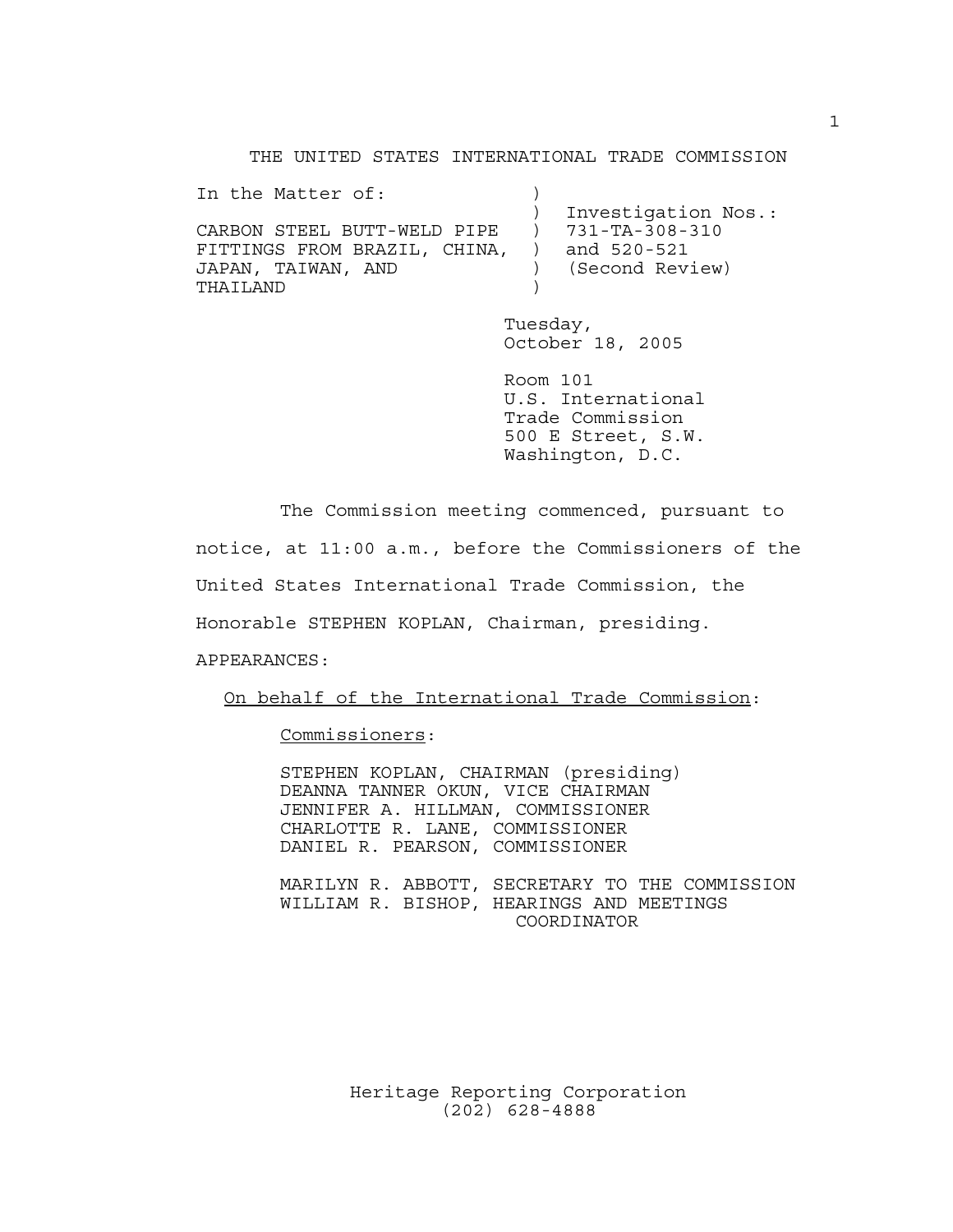Staff:

CHRISTOPER CASSISE, INVESTIGATOR NORMAN VAN TOAI, INDUSTRY ANALYST ROBERT HUGHES, ECONOMIST DAVID BOYLAND, ACCOUNTANT JUNE BROWN, ATTORNEY DIANE MAZUR, SUPERVISORY INVESTIGATOR 2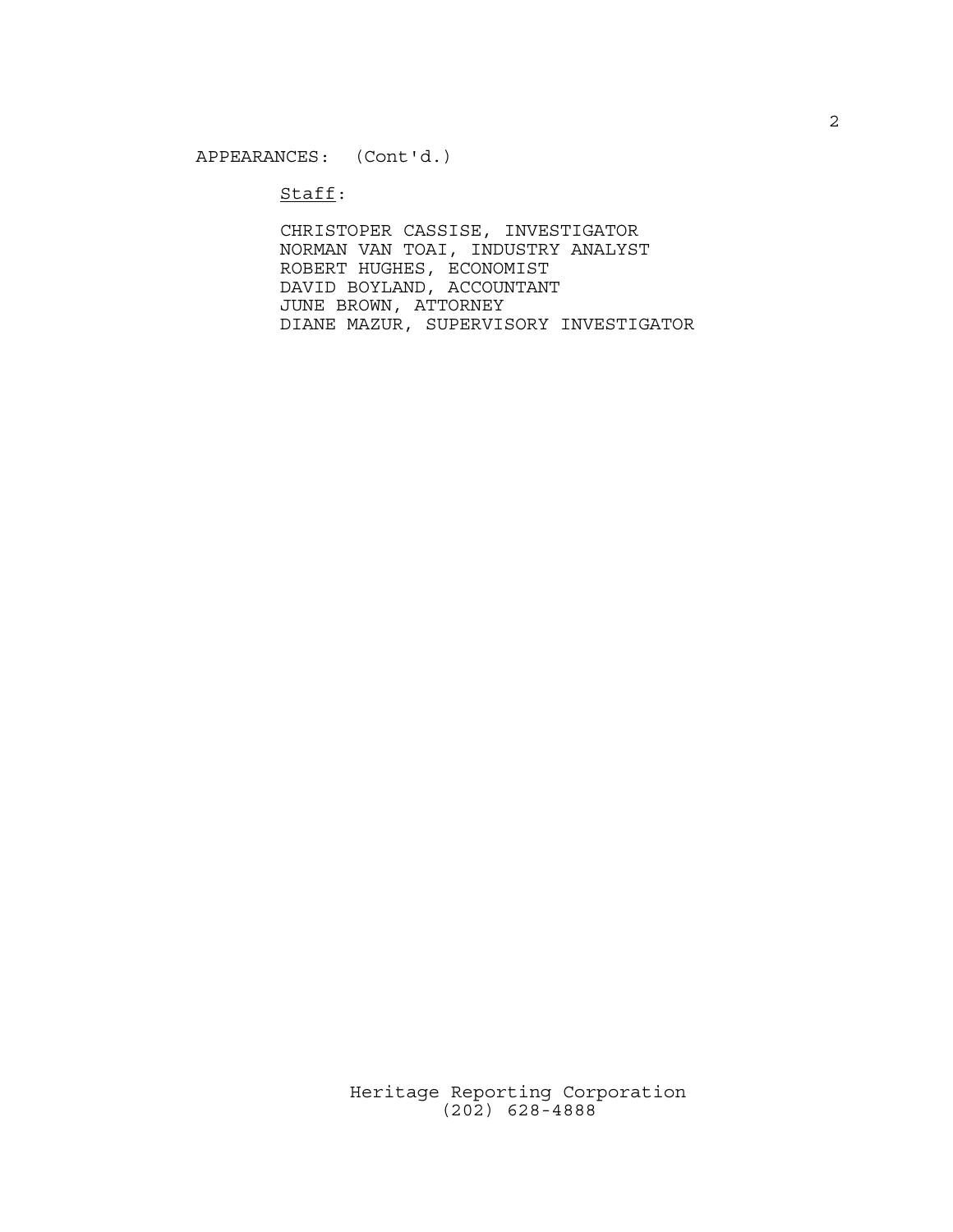## I N D E X

| Meeting called to order                                                                                                                                                   | $\overline{4}$ |
|---------------------------------------------------------------------------------------------------------------------------------------------------------------------------|----------------|
| Agenda for Future Meeting:<br>none                                                                                                                                        | $\overline{4}$ |
| Minutes: October 3 and 11 (2 sets), 2005                                                                                                                                  | $\overline{4}$ |
| Ratification List: 05-022                                                                                                                                                 | $\overline{4}$ |
| Inv. Nos. 731-TA-308-310 and 520-521 (Second<br>Review) (Carbon Steel Butt-Weld Pipe Fittings from<br>Brazil, China, Japan, Taiwan, and Thailand) - briefing<br>and vote. | $\overline{4}$ |
| Outstanding Action Jackets: none                                                                                                                                          | 4              |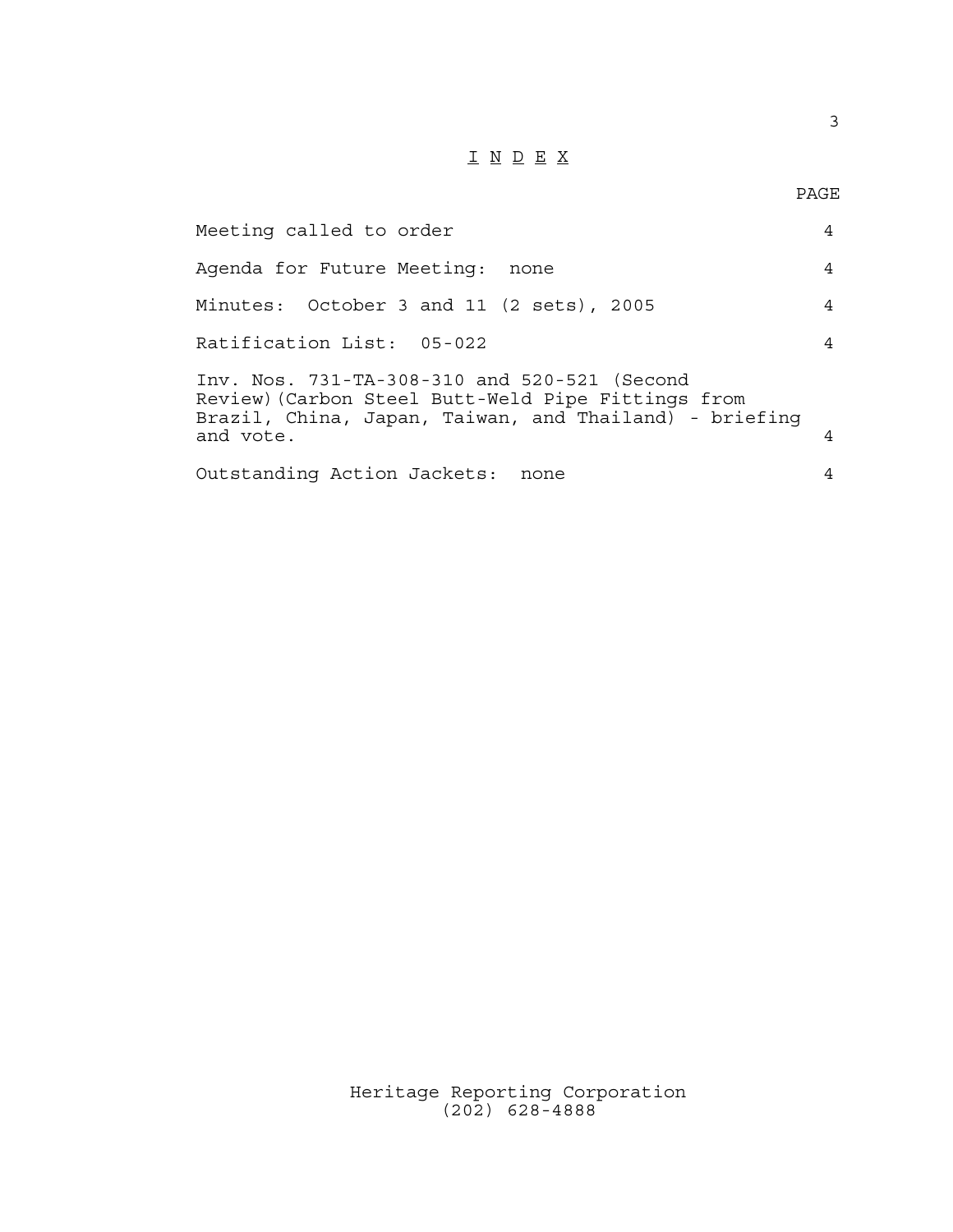| 1              | $\underline{P} \underline{R} \underline{O} \underline{C} \underline{E} \underline{E} \underline{D} \underline{I} \underline{N} \underline{G} \underline{S}$ |
|----------------|-------------------------------------------------------------------------------------------------------------------------------------------------------------|
| $\overline{c}$ | (11:00 a.m.)                                                                                                                                                |
| 3              | CHAIRMAN KOPLAN: Good morning. This                                                                                                                         |
| 4              | meeting of the U.S. International Trade Commission                                                                                                          |
| 5              | will please come to order.                                                                                                                                  |
| 6              | Good morning, Madame Secretary.                                                                                                                             |
| 7              | MS. ABBOTT: Good morning, Mr. Chairman.                                                                                                                     |
| 8              | CHAIRMAN KOPLAN: I understand there is no                                                                                                                   |
| 9              | agenda for future meetings or outstanding action                                                                                                            |
| 10             | jackets to consider. Are there any objections to                                                                                                            |
| 11             | approval of the minutes of October 3 and 11 (2 sets),                                                                                                       |
| 12             | 2005 and Ratification List 05-022?                                                                                                                          |
| 13             | (No response.)                                                                                                                                              |
| 14             | CHAIRMAN KOPLAN: Hearing none, they are                                                                                                                     |
| 15             | approved.                                                                                                                                                   |
| 16             | We will now turn to the briefing and vote in                                                                                                                |
| 17             | Investigation Nos. 731-TA-308-310 and 520-521 (Second                                                                                                       |
| 18             | Review) (Carbon Steel Butt-Weld Pipe Fittings from                                                                                                          |
| 19             | Brazil, China, Japan, Taiwan, and Thailand).                                                                                                                |
| 20             | Good morning to Ms. Mazur and the staff who                                                                                                                 |
| 21             | participated in these investigations.                                                                                                                       |
| 22             | Are there any questions for the staff?                                                                                                                      |
| 23             | (No response.)                                                                                                                                              |
| 24             | CHAIRMAN KOPLAN: Are there any additions or                                                                                                                 |
| 25             | corrections to the staff report?                                                                                                                            |
|                | Heritage Reporting Corporation<br>$(202)$ 628-4888                                                                                                          |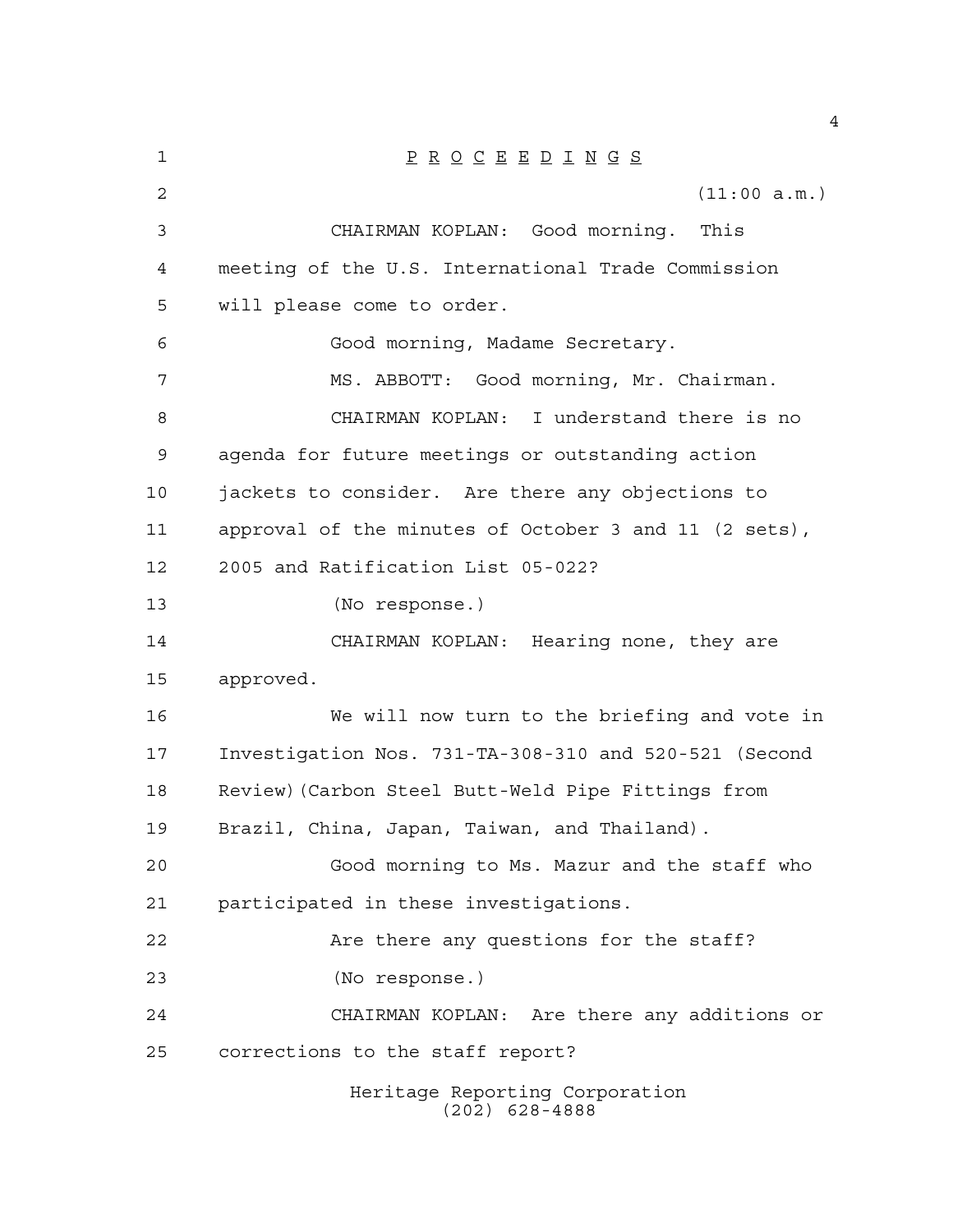Heritage Reporting Corporation (202) 628-4888 MS. MAZUR: Mr. Chairman, there are no additions or corrections to the staff report. CHAIRMAN KOPLAN: Thank you. Hearing none, it is approved. Madame Secretary, would you please -- would you please call -- I think I missed a step there. Are there any objections to approval of the staff report? (No response.) CHAIRMAN KOPLAN: Hearing none, it is approved. Madame Secretary, would you please call the roll? MS. ABBOTT: Commissioner Okun. VICE CHAIRMAN OKUN: I vote in the affirmative. MS. ABBOTT: Commissioner Koplan. CHAIRMAN KOPLAN: I vote in the affirmative. MS. ABBOTT: Commissioner Pearson. COMMISSIONER PEARSON: I vote in the affirmative. MS. ABBOTT: Commissioner Lane. COMMISSIONER LANE: I vote in the affirmative. MS. ABBOTT: Commissioner Hillman. COMMISSIONER HILLMAN: I vote in the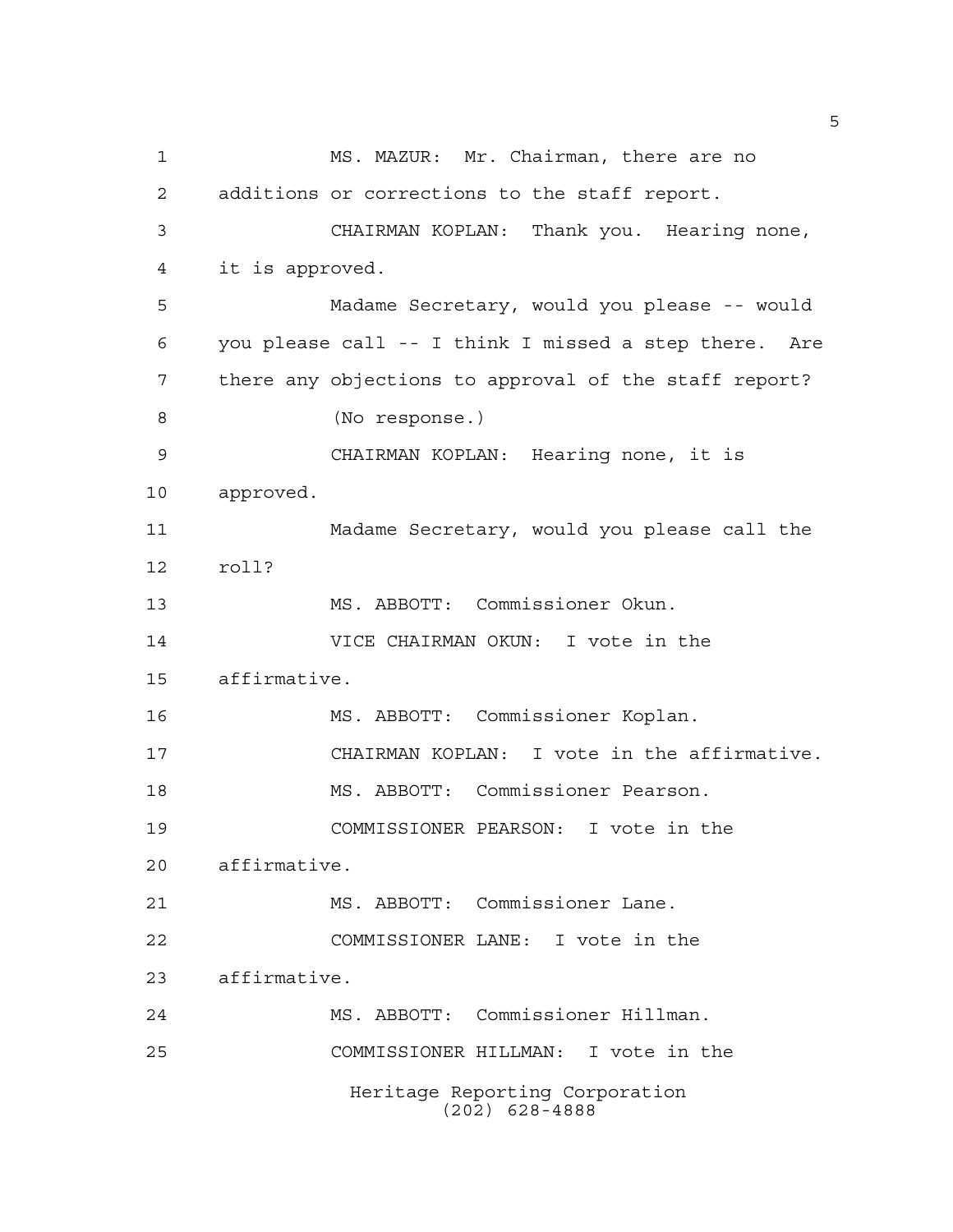affirmative.

 MS. ABBOTT: Commissioner Aranoff is not participating. Mr. Chairman, the Commission has reached affirmative determinations in these reviews. CHAIRMAN KOPLAN: Thank you, Madame Secretary. Further information regarding this determination will be in the press release. Commissioners' opinions are currently scheduled to be transmitted to the Department of Commerce on or before October 31, 2005. Thank you to all staff who assisted us in these investigations. There is no other business before the Commission. This meeting is adjourned. (Whereupon, at 11:03 a.m., the Commission meeting was adjourned.) // //  $20 /$  //  $22 / /$  $23 / /$  $24 /$ //